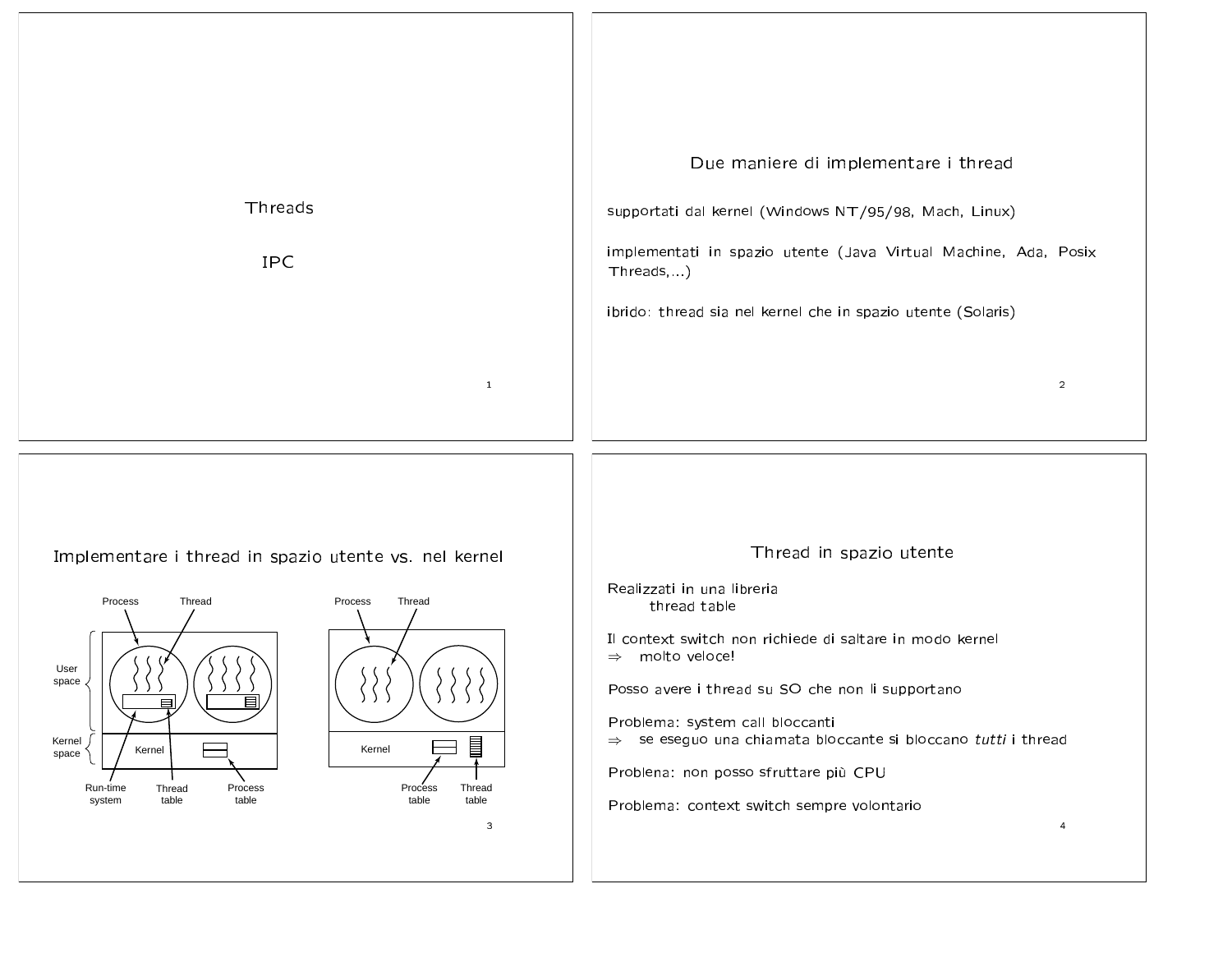## Chiamate di sistema bloccanti e user-level threads

Soluzione: wrapper code around system calls

Occorre modificare la system call library

Esempio: il programma contiene read(fd, buf, len)

Il wrapper esegue select(2) per sapere se read(2) bloccherebbe o no

read(2) viene eseguita solo quando non blocca

5

## Kernel-level threads Il SO gestisce i thread La thread table si affianca alla process table (In Linux esiste una tabella sola) Le chiamate bloccanti sono gestite dal kernel







8

6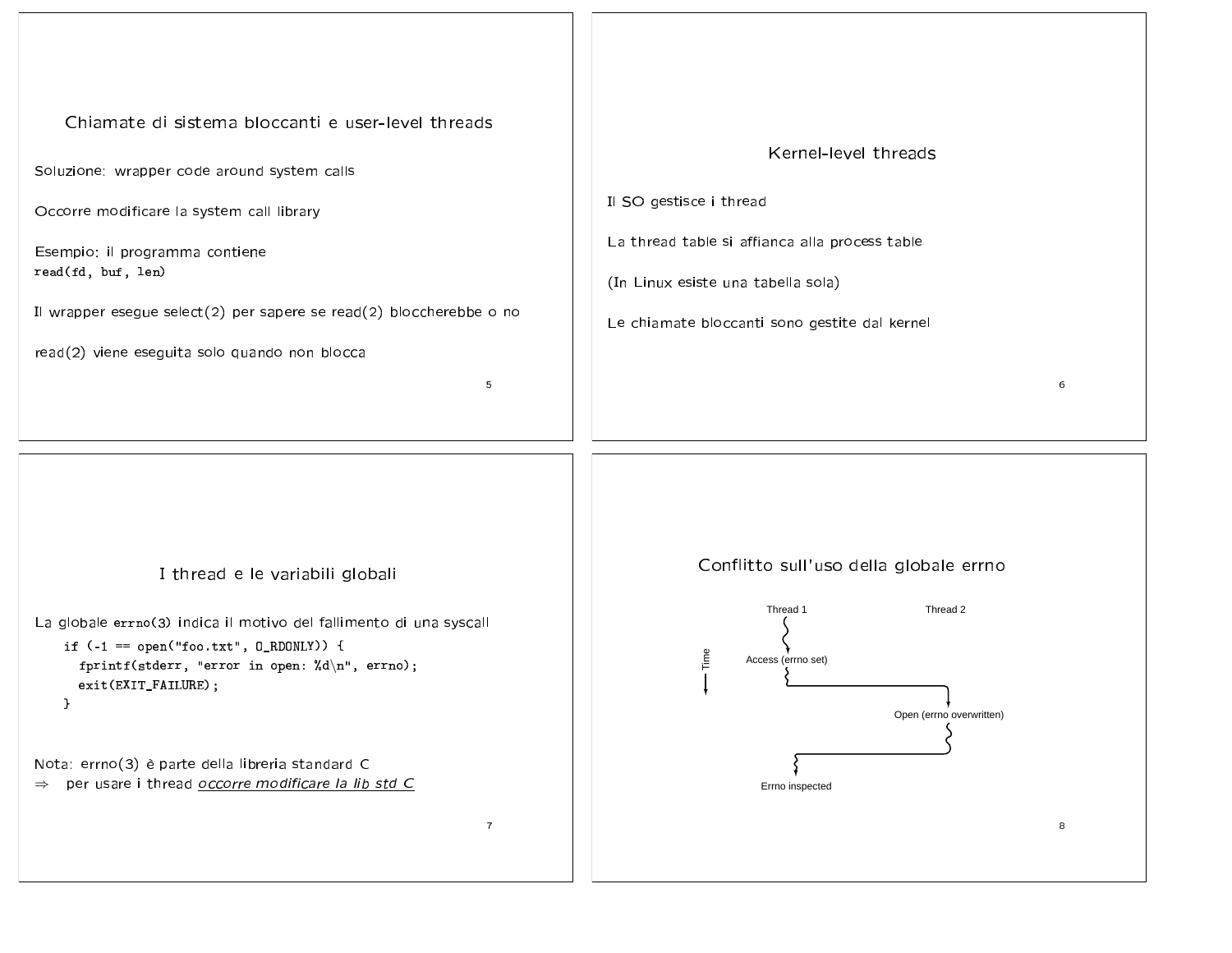| Thread-local storage<br>Una variabile TLS ha un valore diverso per ciascun thread<br>Ogni thread ha la sua copia<br>Un solo nome!<br>TLS usato nelle implementazioni thread-safe della lib std C<br>(non solo errno; anche malloc $(3)$ )<br>9 | Creare thread in Linux<br>int clone(int (*fn)(void *), void *child_stack, int flags, void *arg);<br>creates a new process, just like fork(2). [] Unlike fork(2), these<br>calls allow the child process to share parts of its execution context<br>with the calling process, such as the memory space, the table of file<br>descriptors, []<br>non è standard!<br>Esempio<br>#define STK_SIZE (512*1024)<br>int f(void * pv) { printf("hello, threaded world! $\langle n'' \rangle$ ; }<br>$\cdots$<br>$void * stack = mailoc(STK_SIZE);$<br>clone(f, stack + STK_SIZE - 4, CLONE_FS   CLONE_FILES   CLONE_VM, NULL);<br>10 |
|------------------------------------------------------------------------------------------------------------------------------------------------------------------------------------------------------------------------------------------------|-----------------------------------------------------------------------------------------------------------------------------------------------------------------------------------------------------------------------------------------------------------------------------------------------------------------------------------------------------------------------------------------------------------------------------------------------------------------------------------------------------------------------------------------------------------------------------------------------------------------------------|
| Creare thread in Windows<br>int _beginthread(<br>void( *start_address )( void * ),<br>unsigned stack_size,<br>void *arglist<br>$)$ ;<br>ma c'è anche CreateThread con 6 parametri<br>11                                                        | POSIX threads<br>Problema: molti linguaggi non prevedono i thread (C, C++, )<br>Le syscall per i thread non sono standard<br>POSIX threads: uno standard per scrivere programmi portabili<br>Possono essere user-level o kernel-level (implementation detail)<br>In Linux: kernel-level<br>12                                                                                                                                                                                                                                                                                                                               |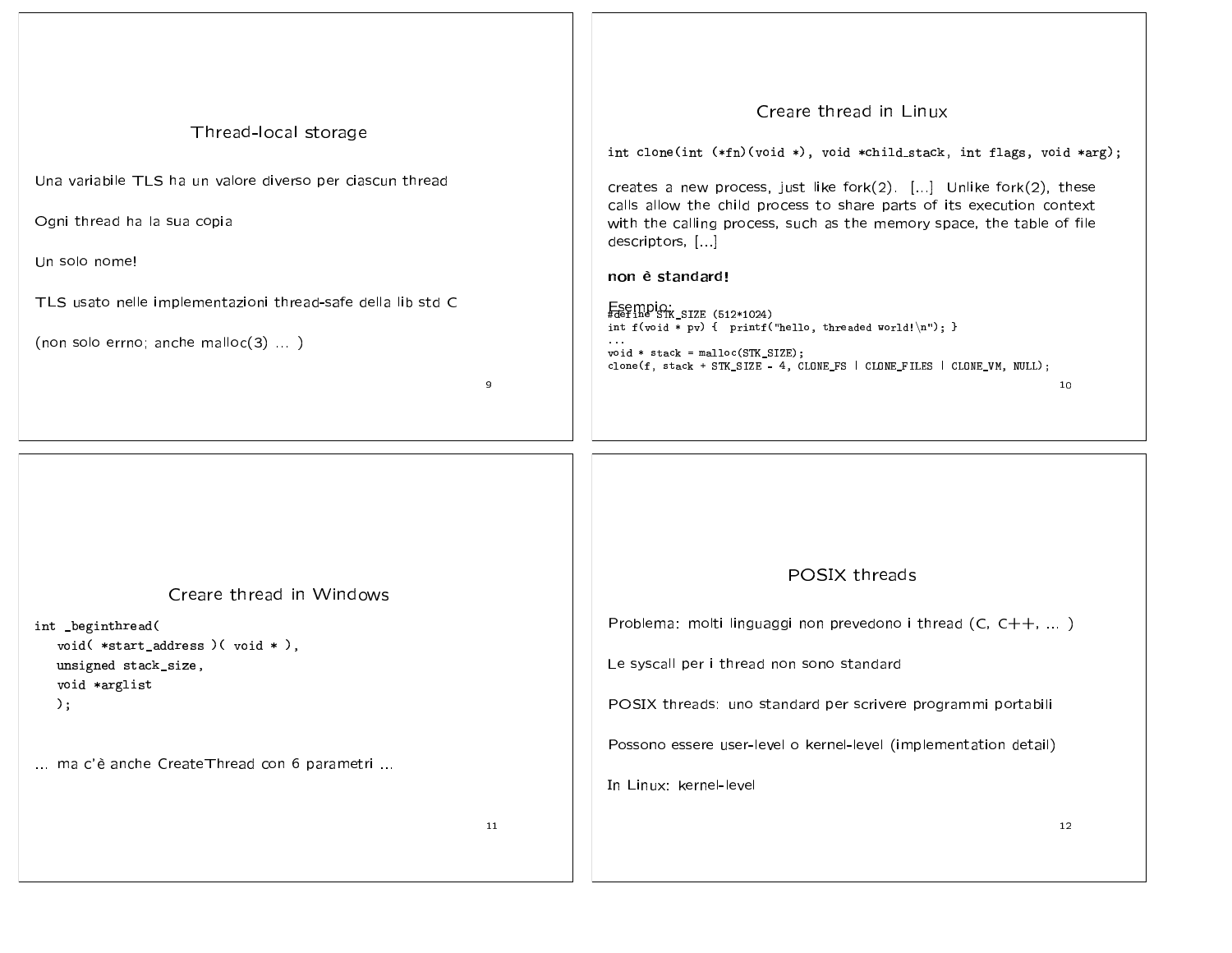| int pthread_create(<br>pthread_t * thread,<br>pthread_attr_t * attr,<br>$void * (*start_routine)(void *),$<br>$void * arg);$<br>creates a new thread of control that executes concurrently with the<br>calling thread<br>- manuale di pthread_create(3)<br>13                                                               | Esempio con pthread_create<br>#include <pthread.h><br/>#include <unistd.h><br/>#include <stdio.h><br/>void <math>*</math> fn (void <math>*</math>pv) {<br/>int i;<br/>char <math>*</math> msg = pv;<br/>for <math>(i=0; i&lt;3; i++)</math> {<br/>printf("%s\n", msg);<br/>sleep(1);<br/>}<br/>return NULL;<br/>}<br/>main()<br/>pthread_t id0, id1;<br/>int err;<br/>err = pthread_create(&amp;id0, NULL, fn, "Sono il primo!");<br/>err = pthread_create(&amp;id1, NULL, fn, "Sono il secondo!");<br/>return 0;<br/>}<br/>14</stdio.h></unistd.h></pthread.h> |
|-----------------------------------------------------------------------------------------------------------------------------------------------------------------------------------------------------------------------------------------------------------------------------------------------------------------------------|-----------------------------------------------------------------------------------------------------------------------------------------------------------------------------------------------------------------------------------------------------------------------------------------------------------------------------------------------------------------------------------------------------------------------------------------------------------------------------------------------------------------------------------------------------------------|
| L'output non corrisponde a quello che ci aspetteremmo<br>\$ gcc -Wall pthread_create_example.c -lpthread<br>$\frac{1}{2}$ ./a.out<br>Sono il primo!<br>Sono il secondo!<br>\$<br>Solo due scritte, poi termina<br>Il thread principale termina subito<br>$\Rightarrow$ occorre attendere che tutti i thread terminino<br>15 | int pthread_join(pthread_t th, void **thread_return);<br>suspends the execution of the calling thread until the thread identified<br>by th terminates<br>- manuale di pthread_join(3)<br>main() f<br>pthread_t id0, id1;<br>int err;<br>void * retval;<br>err = pthread_create(&id0, NULL, fn, "Sono il primo!");<br>err = pthread_create(&id1, NULL, fn, "Sono il secondo!");<br>pthread_join(id0, &retval);<br>pthread_join(id1, &retval);<br>return 0;<br>}<br>16                                                                                            |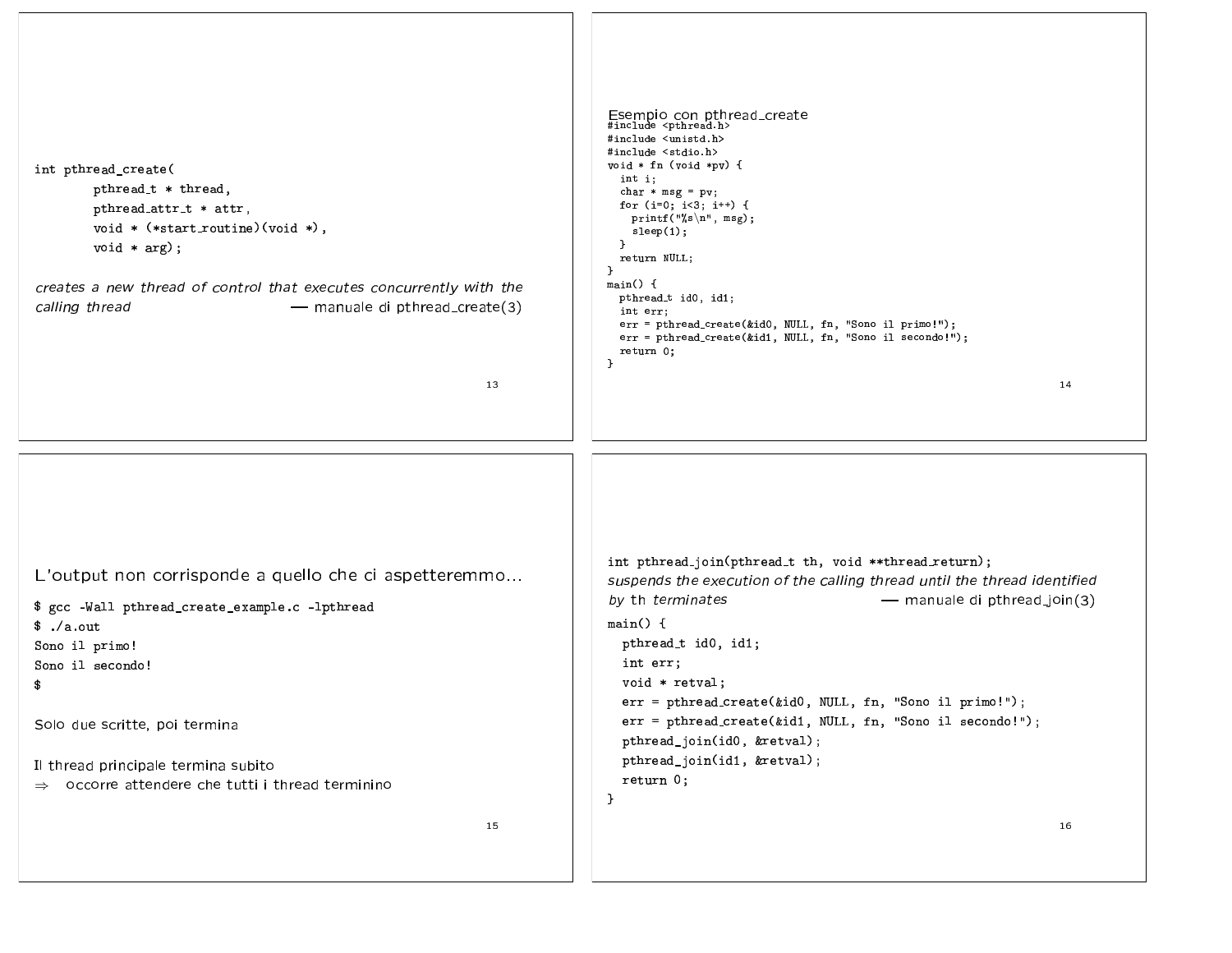| Ora funziona<br>\$ gcc -Wall pthread_create_example.c -lpthread<br>$\frac{1}{2}$ ./a.out<br>Sono il primo!<br>Sono il secondo!<br>Sono il primo!<br>Sono il secondo!<br>Sono il primo!<br>Sono il secondo!<br>\$<br>17 | Thread-Local storage (ovvero Thread-Specific Data)<br>Creare una nuova variabile TLS:<br>int pthread_key_create(pthread_key_t *key,<br>void (*destr_function) (void *));<br>Leggere e scrivere il valore della variabile:<br>int pthread_setspecific(pthread_key_t key, const void *pointer);<br>void * pthread_getspecific(pthread_key_t key);<br>Esempio:<br>pthread_key_t pippo;<br>pthread_key_create(&pippo, NULL);<br>pthread_setspecific(pippo, 123);<br>18                                                       |
|------------------------------------------------------------------------------------------------------------------------------------------------------------------------------------------------------------------------|--------------------------------------------------------------------------------------------------------------------------------------------------------------------------------------------------------------------------------------------------------------------------------------------------------------------------------------------------------------------------------------------------------------------------------------------------------------------------------------------------------------------------|
| Come mantenere compatibilità con errno?<br>due problemi:<br>assegnare ad errno: errno = 123;<br>leggere errno: printf("%d\n", errno);<br>19                                                                            | Frammento di /usr/include/bits/errno.h<br># if !defined LIBC    defined LIBC_REENTRANT<br>/* When using threads, errno is a per-thread value. */<br>define errno (*__errno_location ())<br>#<br>endif<br>#<br>dunque i due frammenti di prima diventano<br>$(*__errno__location()) = 123;$<br>printf("%d\n", $(*_errno\_location())$ ;<br>La variabile TLS contiene l'indirizzo di una var intera<br>int $*$ _errno_location() {<br>int $* p;$<br>pthread_getspecific(errno_key, &p);<br>return p;<br>$\mathbf{r}$<br>20 |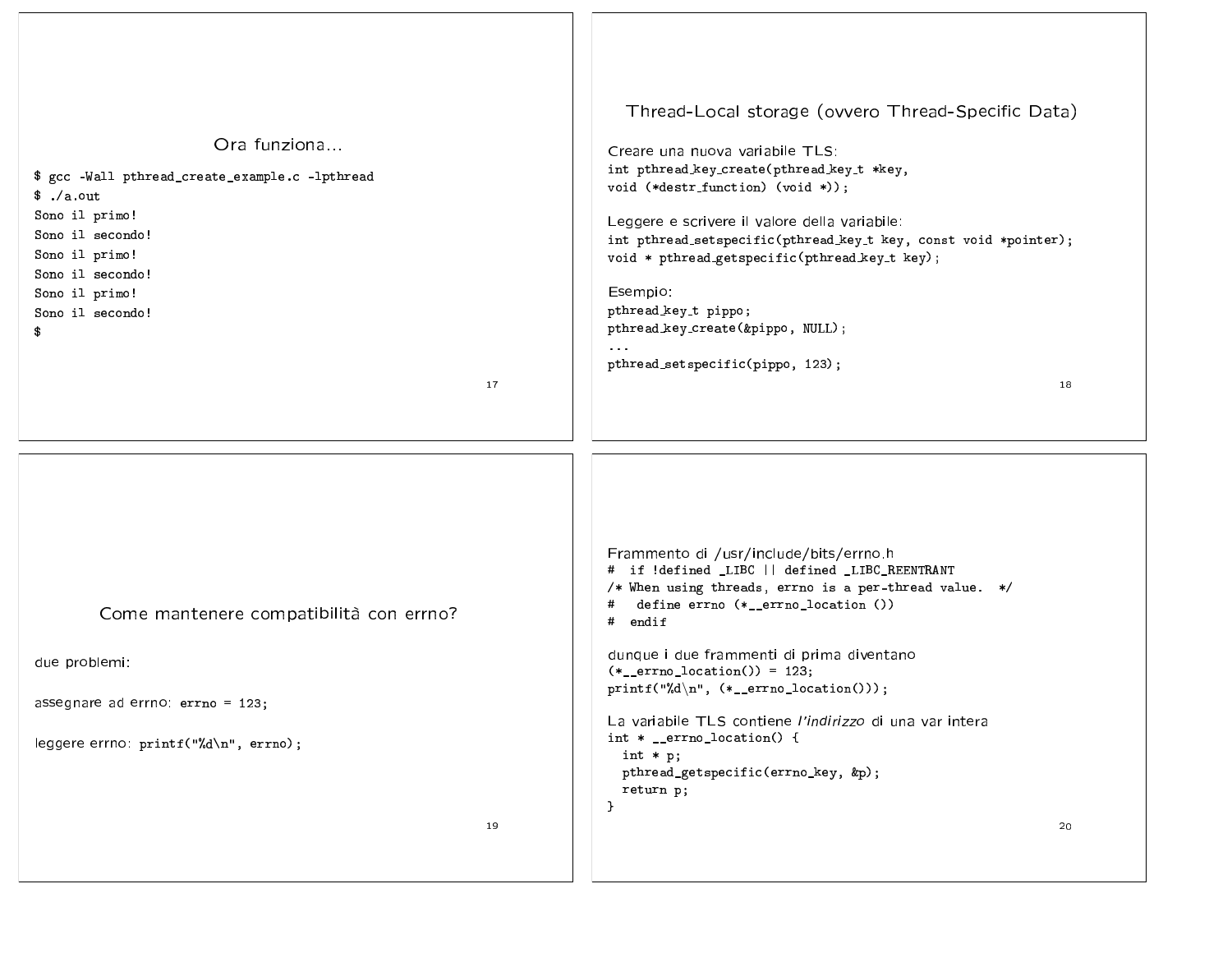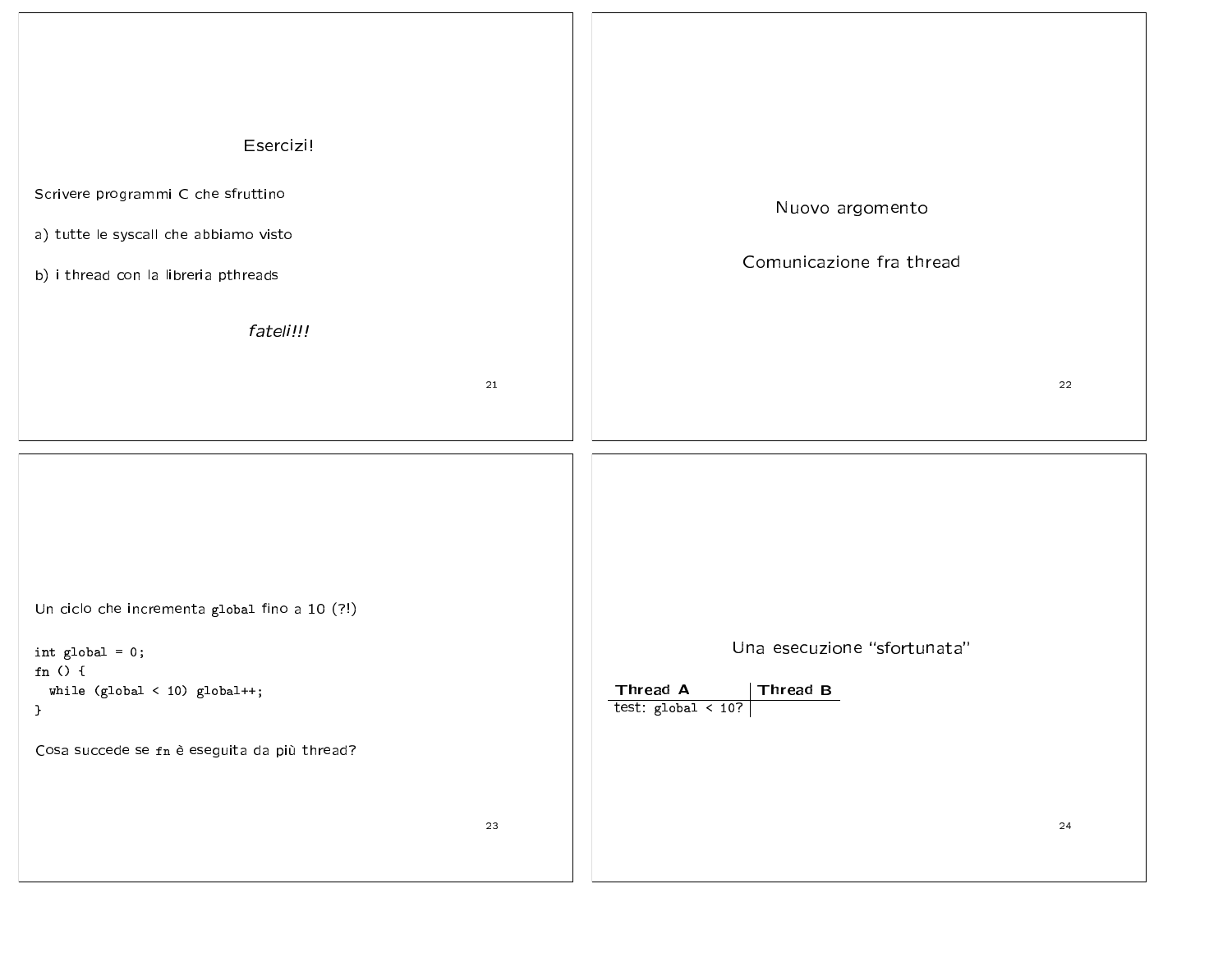| Una esecuzione "sfortunata"<br>Thread B<br>Thread A<br>test: $global < 10$ ?<br>test: $global < 10$ ?                                                                                                 | Una esecuzione "sfortunata"<br>Thread A<br>Thread B<br>test: $global < 10$ ?<br>test: $global < 10$ ?<br>sì, dunque eseguo global++                                   |
|-------------------------------------------------------------------------------------------------------------------------------------------------------------------------------------------------------|-----------------------------------------------------------------------------------------------------------------------------------------------------------------------|
| 25                                                                                                                                                                                                    | 26                                                                                                                                                                    |
|                                                                                                                                                                                                       |                                                                                                                                                                       |
| Una esecuzione "sfortunata"<br>Thread A<br>Thread B<br>test: $global < 10$ ?<br>test: $global < 10$ ?<br>sì, dunque eseguo global++<br>sì, dunque eseguo global++<br>risultato: $g$ lobal $== 11$ !!! | Race condition<br>Definizione<br>una race condition si ha quando<br>il risultato di una computazione concorrente<br>dipende dalla velocità di esecuzione dei processi |
| $27\,$                                                                                                                                                                                                | 28                                                                                                                                                                    |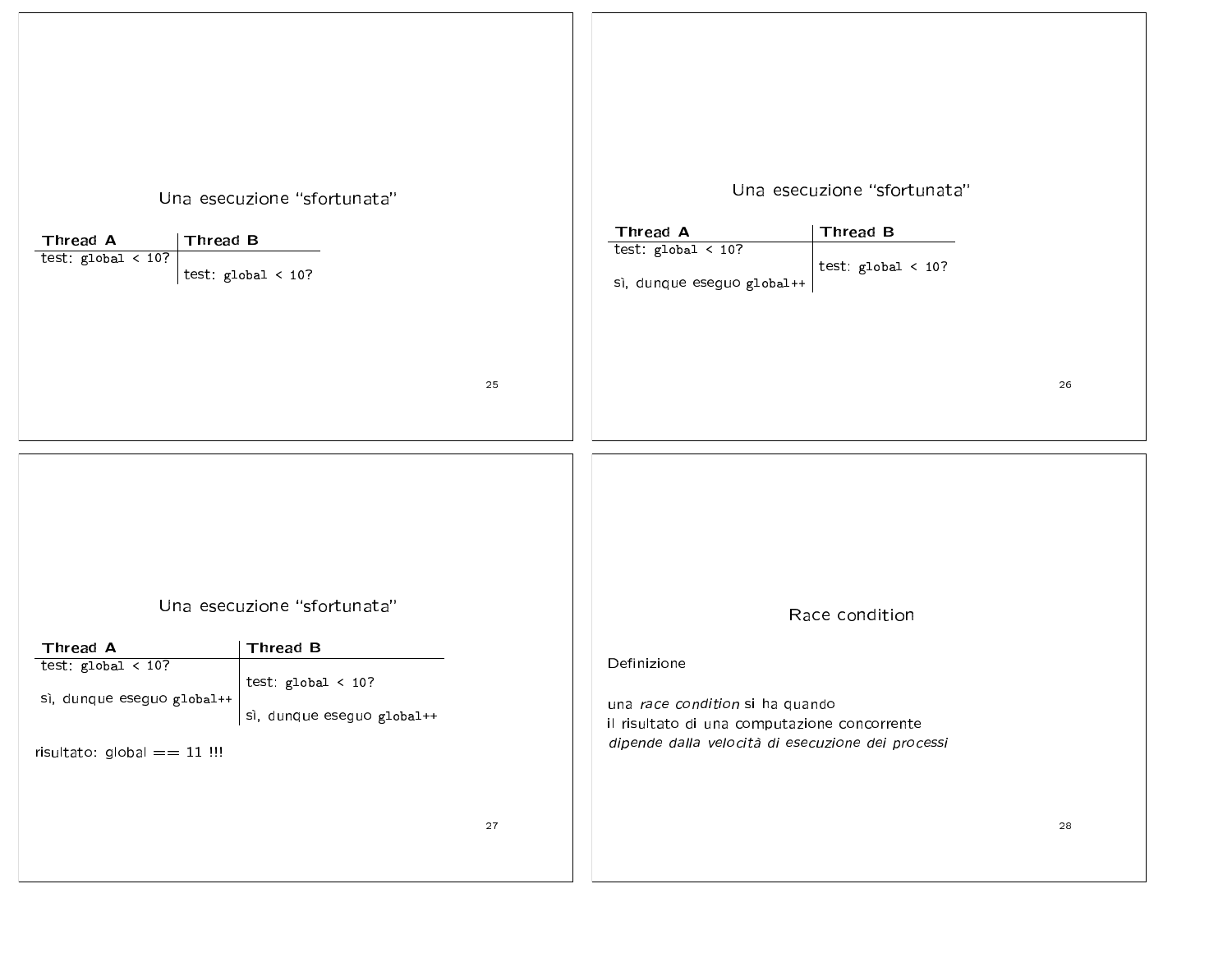المعرم المالية من المتوسط المعروف المتوسط المعرف المعروف المستقررات المستقررات المستقررات

Il difetto si manifesta "raramente"

... magari solo in produzione!

Difficili da debuggare perché difficili da riprodurre

Possono solo capitare in programmi concorrenti

29



ومنصره ومستخلص والملوط والمستحصر والمعامل

regione critica: le parti di programma che accedono alla risorsa condivisa

Quattro condizioni

- .. non più di un thread all'interno della regione
- 2. nessuna assunzione sulle velocità dei processi
- 3. nessun processo fuori della sezione critica può impedire ad un altro di entrare
- 74. accesso alla sezione critica consentito entro un tempo finito





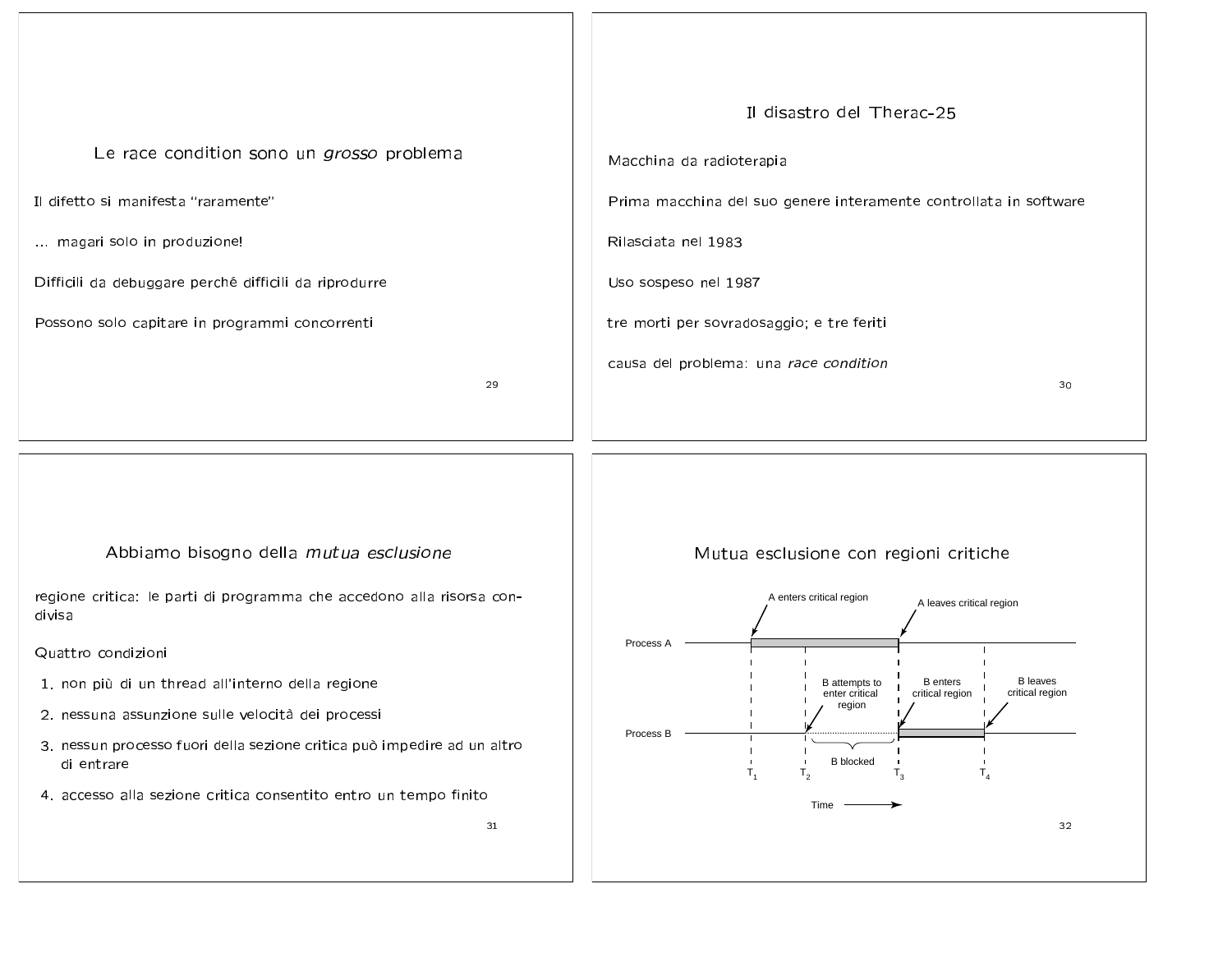